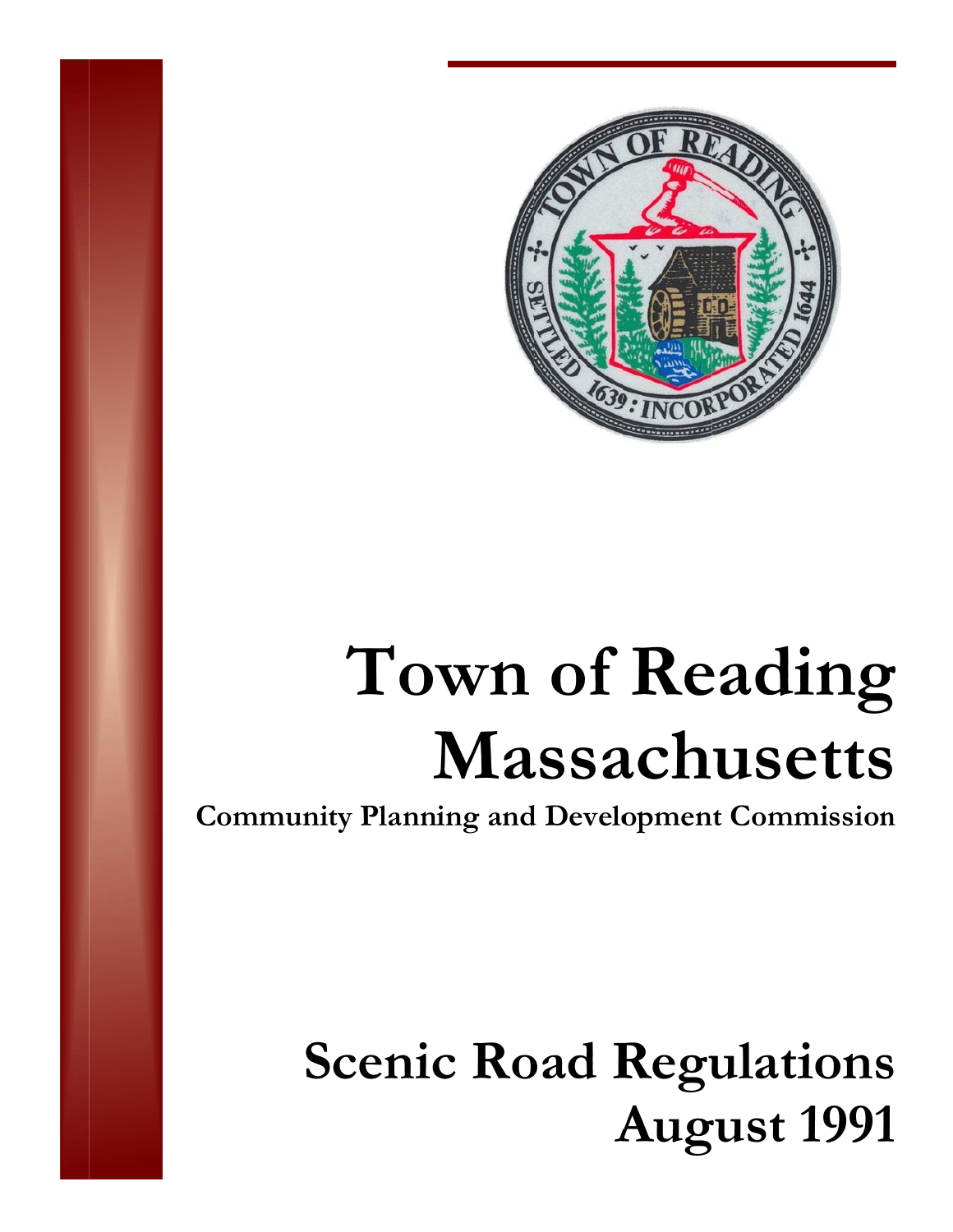#### **Table of Contents**

| <b>SECTION 1</b> |                                                       |  |
|------------------|-------------------------------------------------------|--|
| <b>SECTION 2</b> |                                                       |  |
| <b>SECTION 3</b> | Recommending Designation as a Scenic Road5            |  |
| <b>SECTION 4</b> |                                                       |  |
| <b>SECTION 5</b> | <b>Procedures for Obtaining Permits for Activates</b> |  |
| <b>SECTION 6</b> |                                                       |  |
| <b>SECTION 7</b> |                                                       |  |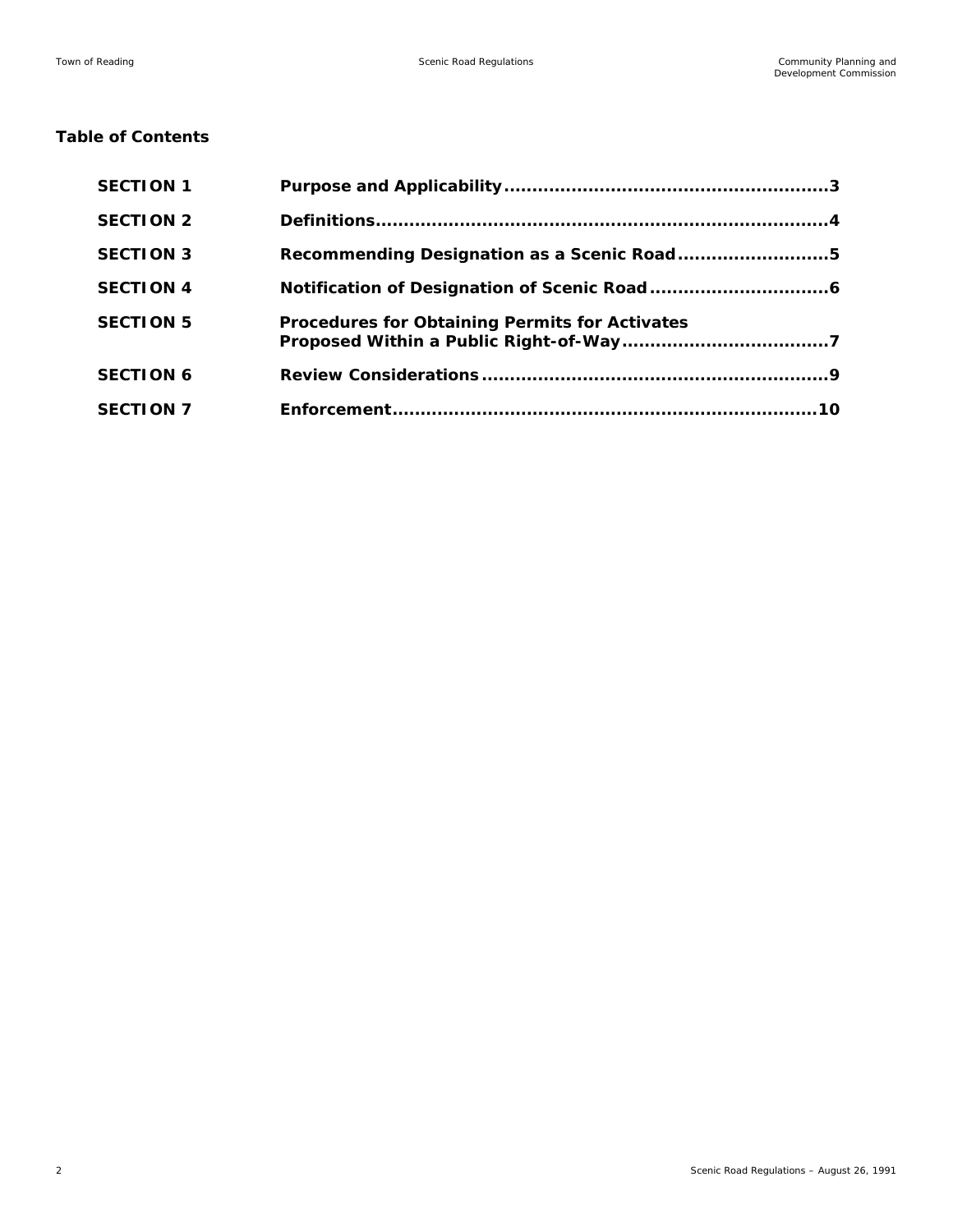#### **SECTION 1** PURPOSE AND APPLICABILITY

#### **1.1 Purpose**

These regulations are intended to ensure that:

- **a** Ways will be recommended to Town Meeting for designation as Scenic Roads, consistent with Section 5.8 of the Town of Reading General Bylaw, under stated criteria,
- **b** Ways so designated will not be altered without following proper procedures and taking into account proper considerations reflective of their contribution to the public good as Scenic Roads, and
- **c** Ways so designated will not be altered by the decision of any person, organization, or agency other than the Community Planning and Development Commission.

#### **1.2 Applicability**

While, for purposes of considering and recommending designation of a roadway as a potential Scenic Road, features on both public and private property (as specified in Sections 1.6 and 3.3 hereof) may be taken into consideration, these regulations shall apply to and govern only activities proposed to take place within the confines of a public roadway duly designated as a Scenic Road.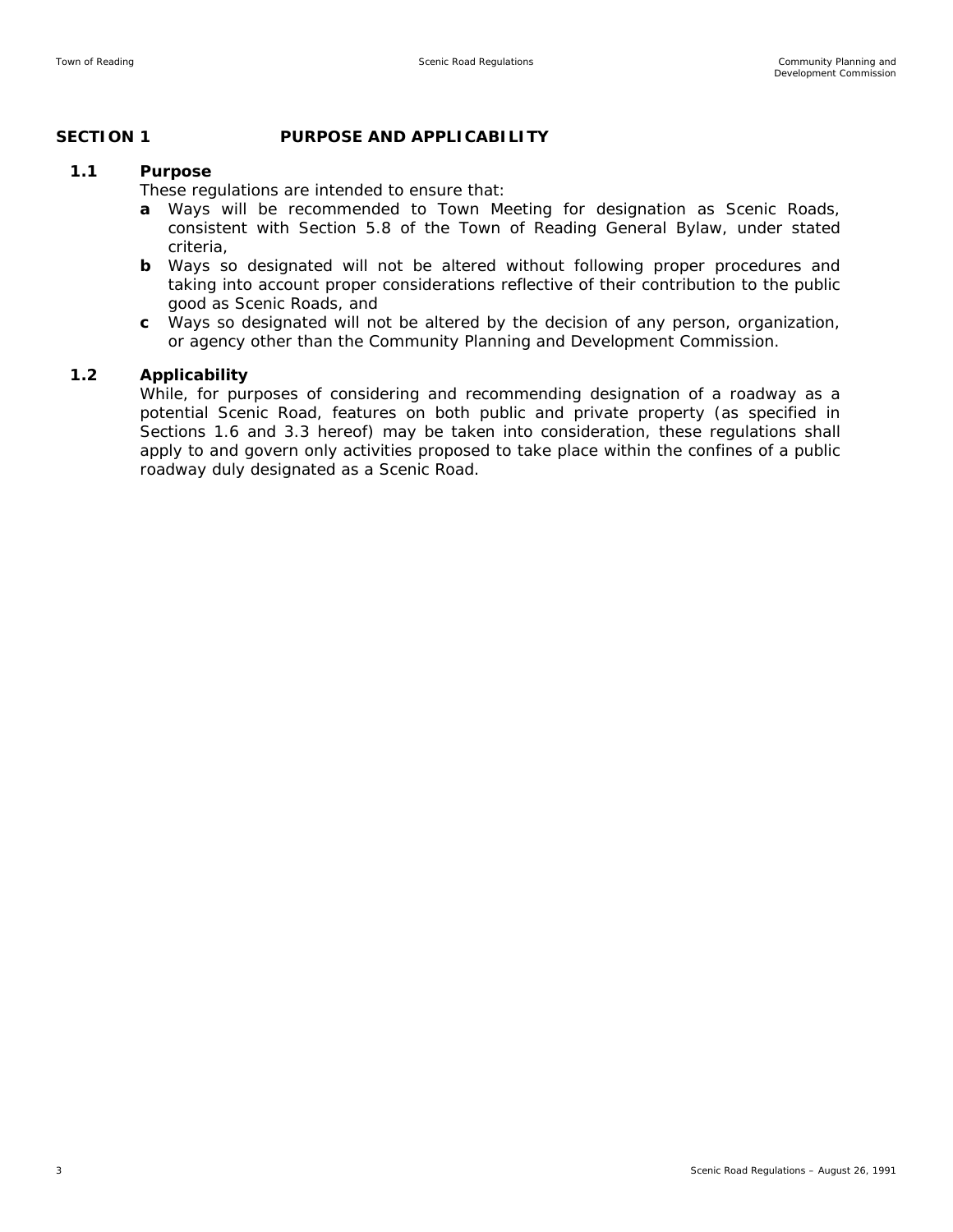#### SECTION 2 DEFINITIONS

In the absence of contrary meaning established through legislative or judicial action, the following terms, contained in MGL Chapter 40 Section 15C and the Town of Reading General Bylaw, 5.8, or used herein, shall be defined as follows:

#### **2.1 Cutting or Removal of Trees**

The removal of one or more trees, trimming of major branches or cutting of major roots of a tree which have an adverse impact on the health or appearance of such tree but not trimming or cutting of dead trees, dead branches, or cutting of minor roots which cutting will not adversely impact the health or appearance of such tree.

#### **2.2 Repair, Maintenance, Reconstruction or Paving Work**

Any work done within the public right-of-way by any person or agency, public or private. Included within this definition is any work on any portion of the right-of-way which was not physically commenced by the date of the first publication of legal notice of public hearing concerning designation of said roadway as a Scenic Road. Construction of new driveways or alteration of existing driveways is also included, insofar as it takes place within the public right-of-way.

#### **2.3 Road or Roadway**

Any public right-of-way used or maintained as a public way including vehicular traveled way plus necessary appurtenances existing within the right-of-way such as bridge structures, drainage systems, retaining walls, traffic control devices, and sidewalks. When the boundary of the right-of-way is in issue so that a question arises as to whether or not certain trees or stone walls or portions thereof are within or without the way, the trees or stone walls shall be presumed to be within the way until it is shown to the satisfaction of the Commission reviewing the pertinent matter to the contrary.

#### **2.4 Scenic Road**

A road or portion thereof so designated in accordance with MGL Chapter 40 Section 15C and these regulations

#### **2.5 Trees**

Any tree whose trunk has a diameter of four inches or more as measured one foot above the ground

#### **2.6 Bordering**

All trees, stone walls, and any other natural or man-made features of aesthetic value within direct view from the centerline of the roadway

#### **2.7 CPDC**

The Community Planning and Development Commission of the Town of Reading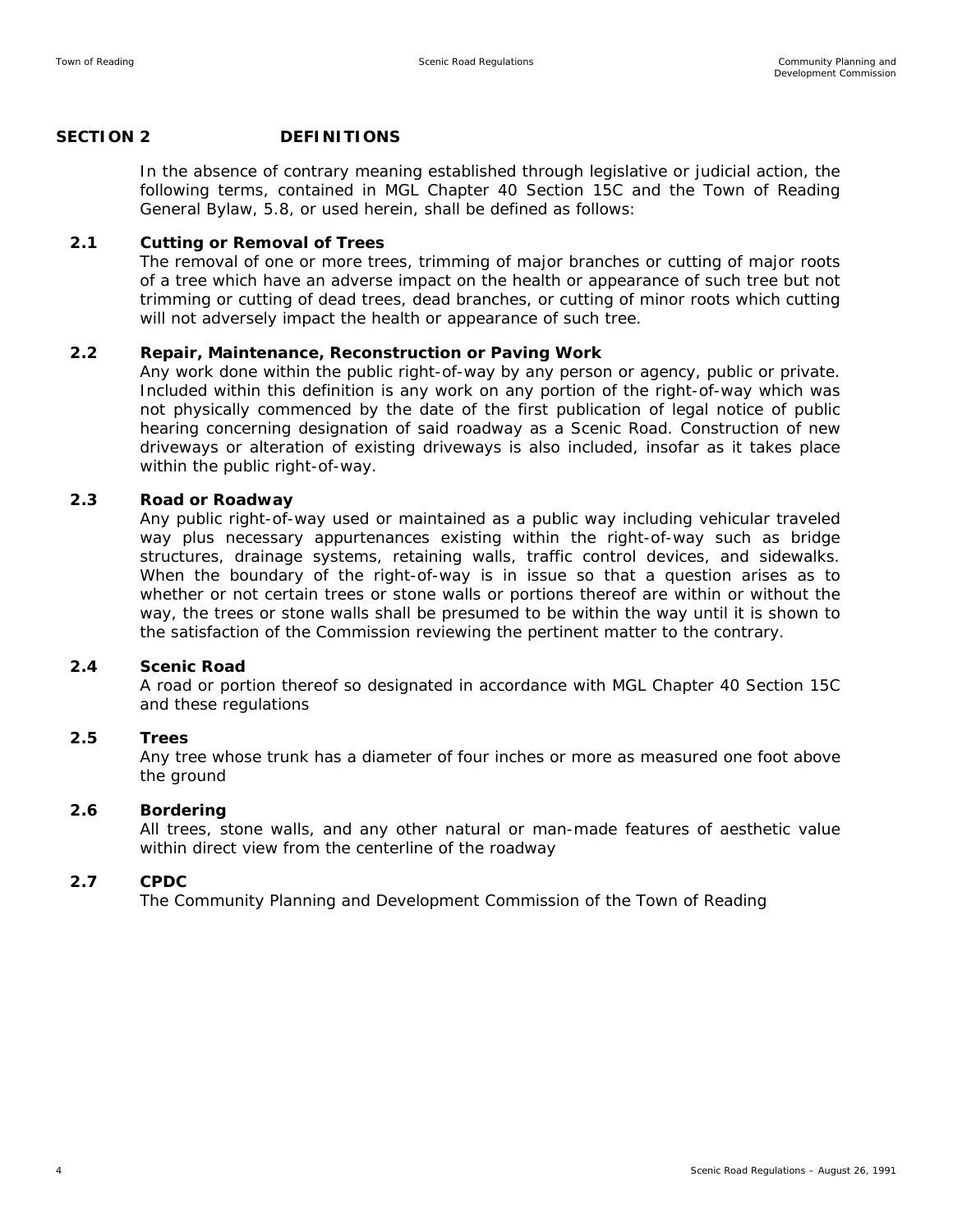#### **SECTION 3 RECOMMENDING DESIGNATION AS A SCENIC ROAD**

#### **3.1 Application Procedure**

Any group of twenty-five or more registered voters of the Town, or any group constituting fifty percent or more of property owners abutting the roadway proposed, or any duly appointed Town Board or Commission by recorded majority vote, may make application to the CPDC under these regulations, or to the Conservation Commission or to the Historical Commission under such appropriate regulations as they may adopt, for consideration as to whether or not a roadway specified in said application shall be recommended to Town Meeting for designation as a Scenic Road. Such application may be made at any time in writing, specifying the street or roadway, within described bounds, the applicants propose for such consideration, identifying the Commission to which such application is made, containing the requisite signatures, and designating a contact person to act on behalf of the signatories on all matters concerning the processing of the application. The applicants should obtain from the Community Development Department and complete a 'Request for Abutters List' form several weeks in advance of their intended submission of the application. No application fee shall be charged, but the applicants collectively through the designated contact person shall be solely responsible for paying in full the costs of requisite newspaper notices of public hearing and shall be responsible for providing along with the application an Abutters List certified by the Board of Assessors together with a business-size envelope, stamped with requisite postage, addressed to each party listed on the certified Abutters List.

Upon refusal of CPDC to recommend to Town Meeting that a requested roadway be designated as a Scenic Road, a new application will not be accepted by CPDC concerning said roadway for a period of at least two years.

#### **3.2 Public Hearing**

Prior to making any recommendation or request to Town Meeting regarding designation of a particular road as a Scenic Road, the CPDC shall conduct a Public Hearing regarding such proposed designation. Notice of the Public Hearing shall be given pursuant to the requirements for notice set forth in Section 5.2 of these regulations. Input from the Conservation Commission and the Historical Commission must be requested for the Public Hearing and any such input shall be contained in the narrative presented to Town Meeting relative to any application requesting a roadway to be designated as a Scenic Road.

#### **3.3 Criteria**

In determining whether a requested road should be recommended as a Scenic Road, the CPDC, the Conservation Commission, and the Historical Commission shall consider whether the road contains or is characterized by any of the following:

- **a** Bordering trees of exceptional quality, in terms of type, age, specimen size or spread, density of stand, or related flora, which themselves constitute, or are a significant part of, natural or man-made features of aesthetic value, including, by way of illustration, trees having spring flowering or high fall color potential, trees which are part of vista(s) paralleling roadways or which create a frame of reference for more distant views, and trees whose presence contributes substantially to the rural or woodland character of the roadway, particularly in comparison to more developed or urbanized nearby areas;
- **b** Bordering stone walls of either historical significance or aesthetic value;
- **c** Any other bordering natural or man-made feature(s) of either historical significance or aesthetic value which would be adversely affected by any alteration of the roadway;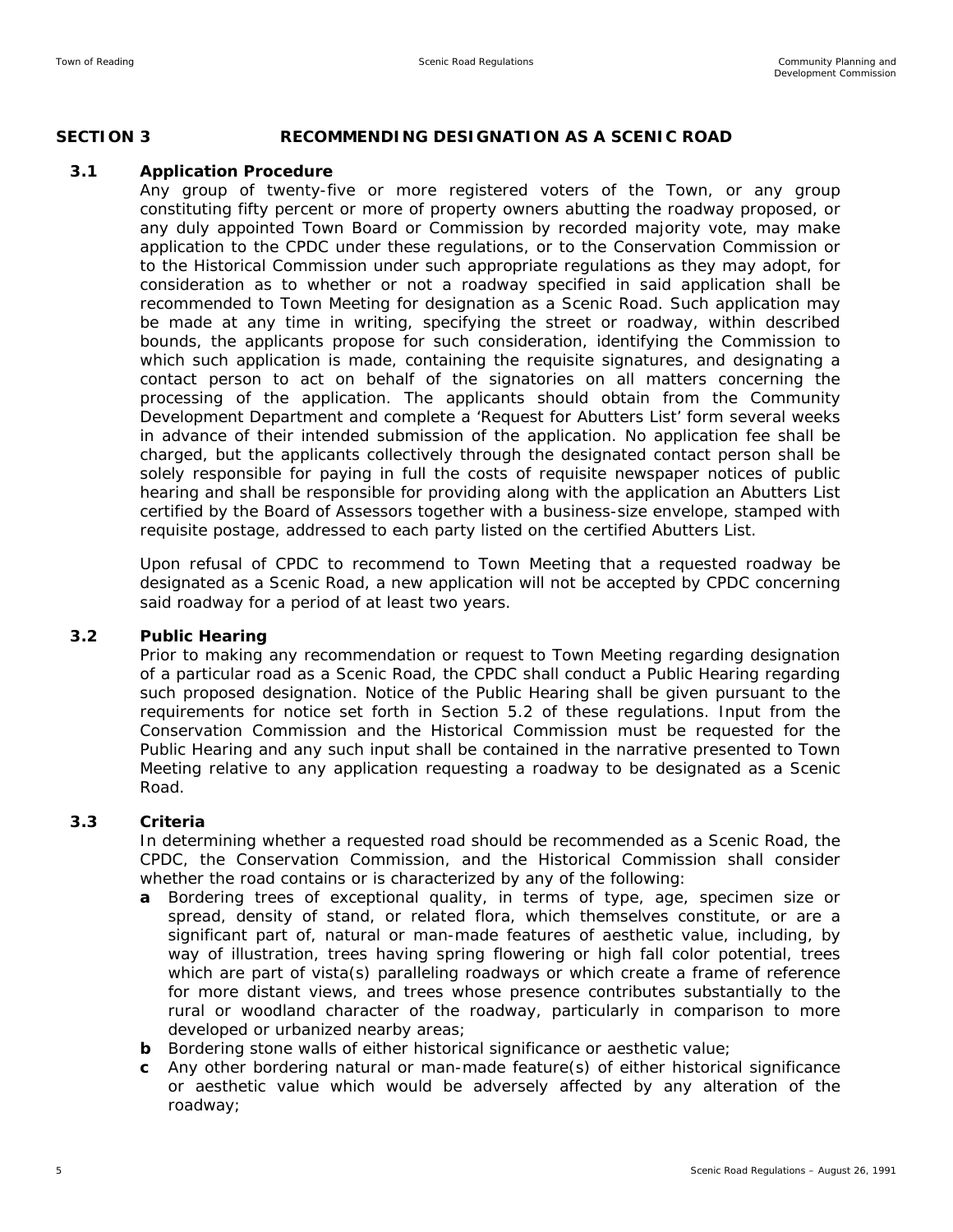- **d** The general character of the roadway and its environs which in their scenic, aesthetic, or historical composition, comprise an area of unique, distinctive, or special quality reflective of the character and identity of the community or of the historical physical evolution of the community.
- **e** Conformity or consistency with the Master Plan of the Town of Reading, or with its Goal and Objectives.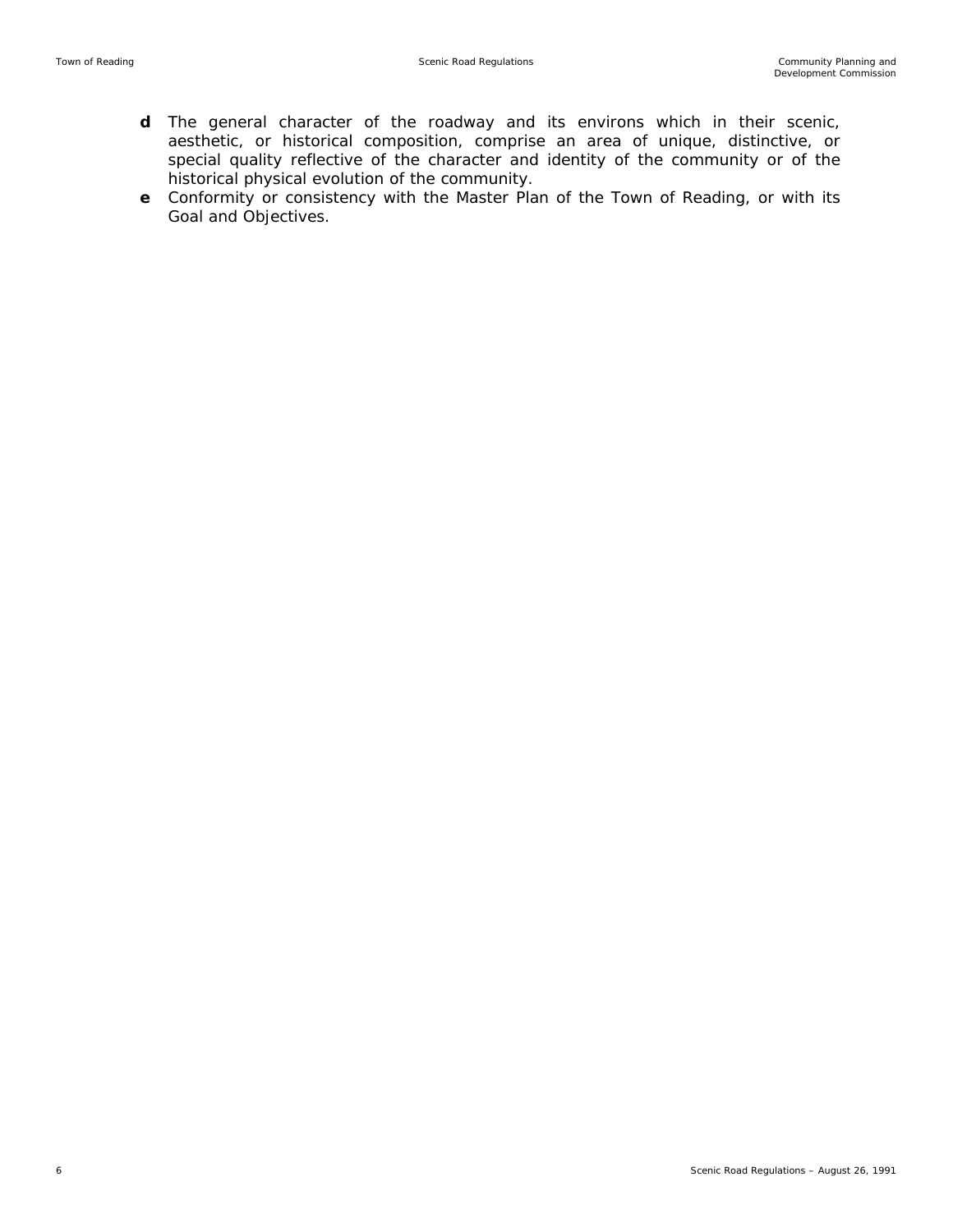## **SECTION 4 NOTIFICATION OF DESIGNATION OF SCENIC ROAD**

Upon the designation by Town Meeting of any road as a Scenic Road, the CPDC shall promptly take or cause to be taken the following steps to give effective notice of such designation:

- **a** Notify all municipal departments that may take action with respect to such road and request that they indicate such designation on all maps currently in use by such departments;
- **b** Notify the Massachusetts Department of Public Works:
- **c** Cause a notice, with or without an accompanying informal article, to be published in a local newspaper stating that the road has been so designated;
- **d** Notify all utility companies or other such parties which may undertake work within or on the border of such road; and
- **e** Catalog all characteristics which were considered in requesting the road to be scenic and provide sufficient narrative to describe same.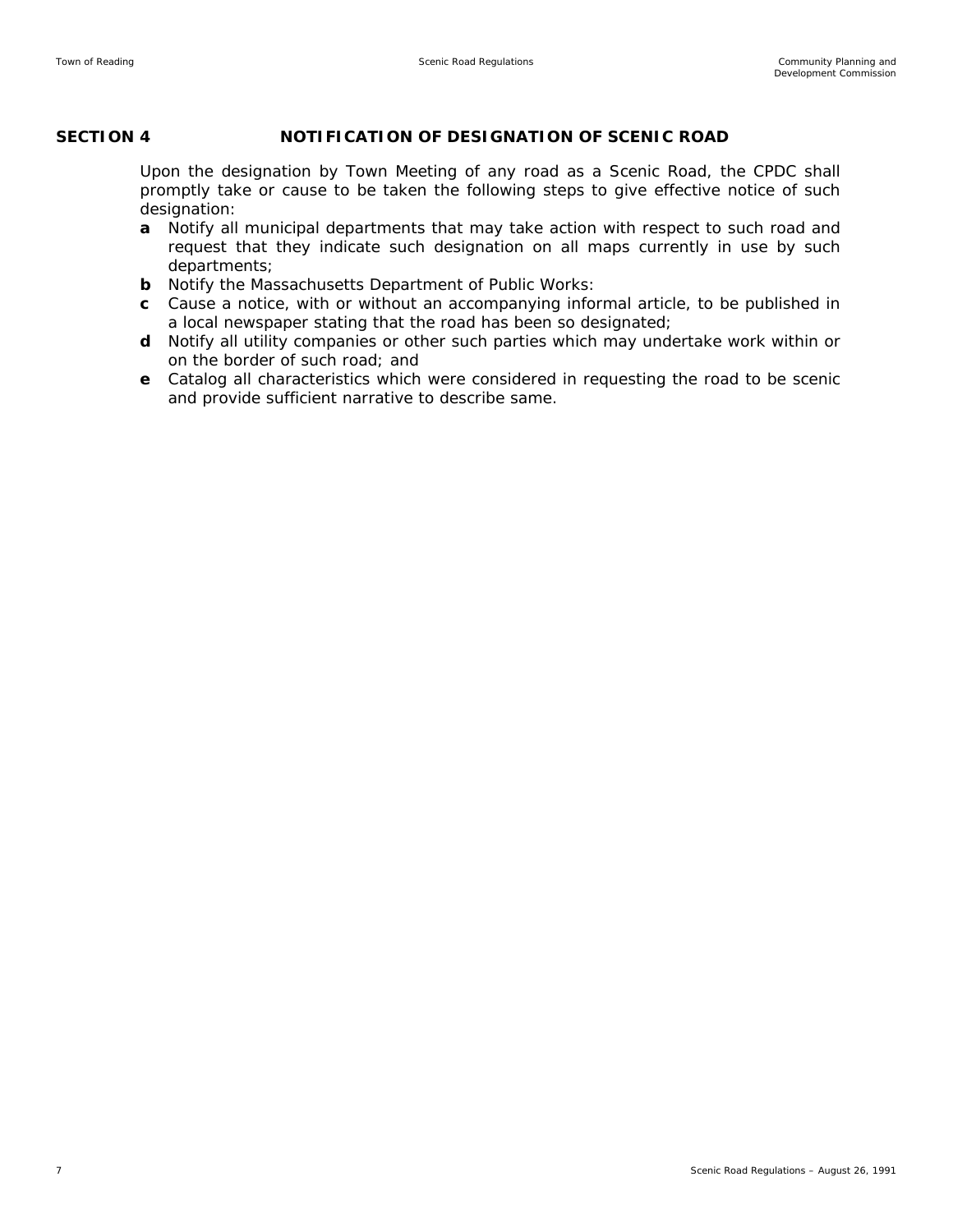#### **SECTION 5 PROCEDURES FOR OBTAINING PERMITS FOR ACTIVATES PROPOSED WITHIN A PUBLIC RIGHT-OF-WAY**

#### **5.1 Filing**

Any person, organization, public agency, or utility company proposing the cutting or removal of any tree, the moving, alteration, tearing down, or destruction of any stone wall or portion thereof, or of any other feature within the public right-of-way, which contributes to the character or quality of the Scenic Road, in connection with any repair, maintenance, reconstruction, or paving work shall first obtain the written consent of the CPDC by filing a request for such work with the Commission, including the following information:

- **a** The text of a proposed legal notice identifying the location of the proposed activity in terms enabling readers to locate it without need for additional plans or references, and describing in reasonable detail the proposed activity;
- **b** A statement of the purpose, or purposes, for the activities proposed;
- **c** A certified abutters list together with a set of stamped business-size envelopes addressed to each party so listed, as specified in Section 3.1 hereof;
- **d** An application fee of ninety dollars (\$90); the applicant is responsible for paying in full to a local newspaper the cost of publication of requisite public hearing notices in that newspaper as specified in Section 3.2 hereof; and
- **e** Any further explanatory material, documents, and plans as may be necessary or appropriate to describe fully all aspects of the proposed activity so that the CPDC may be fully apprised of the proposed activity.

Applicants or prospective applicants are strongly encouraged to review plans at each stage of development with the Director of Community Development and other appropriate Town staff, in order to identify and obtain advice on matters connected with the application and on the applicability of these regulations, in order to expedite the review process before the Commission.

Emergency repairs are specifically exempted from these Regulations but only to the extent necessary to protect life and property. The person, organization, agency, or utility company conducting such emergency repairs shall give notification, including a justification for such emergency and a description of such repair work, to the Director of Community development before undertaking such work if at all possible; if not possible prior to the undertaking of such work, such notification shall occur as soon as practicable after the commencement of such work.

#### **5.2 Public Hearing**

Upon receipt of an application in accordance with Section 5.1 hereof, the CPDC shall schedule a Public Hearing to consider said application at its earliest convenient meeting, but in no case more than sixty days following the receipt of a complete application. Notice shall be published in a local newspaper of general circulation at least twice, the first at least fourteen days, and the second at least seven days, prior to the scheduled hearing date. This notice shall contain a statement as to the date, time, place, and purpose of the hearing and shall also contain a reasonable description of the activity proposed by the applicant. Copies of this notice shall also be provided to the Board of Selectmen, the Conservation Commission, and the Historical Commission, and shall be mailed to the owners of property within one-hundred feet of the designated Scenic Road in the envelopes provided by the applicant according to Section 5.1 hereof.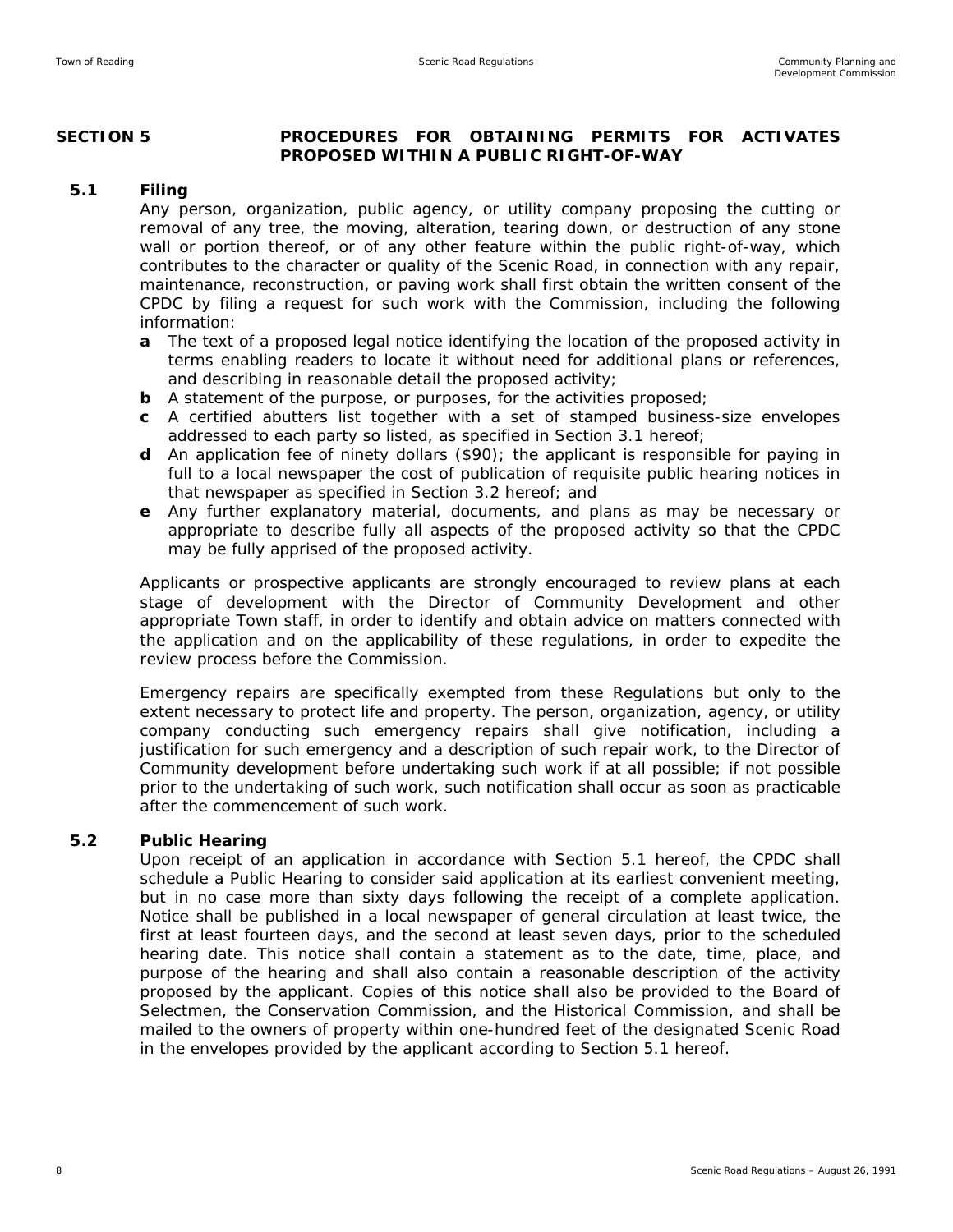#### **5.3 Timing of Decision**

Within twenty-one days after the public hearing is closed, the CPDC shall render a written decision on the application and shall file this decision with the Town Clerk.

#### **5.4 Performance Guarantee**

Before endorsement of its final approval on a plan, the CPDC may require that the proposed work to be done by any party other than a regular operational department of the Town government be secured by a bond sufficient in form and amount in the opinion of the Commission to ensure satisfactory performance of the proposed work within the right-of-way.

#### **5.5 Tree Warden**

Whenever feasible, the CPDC hearings shall be held in conjunction with those held by the Tree Warden acting under MGL Chapter 87 (Public Shade Tree Law). The consent of the CPDC to a proposed action will not be regarded as inferring consent by the Tree Warden, or vice-versa.

The Commission's decision shall contain a condition that no work shall be done until all applicable provisions of said Public Shade Tree Law have been complied with.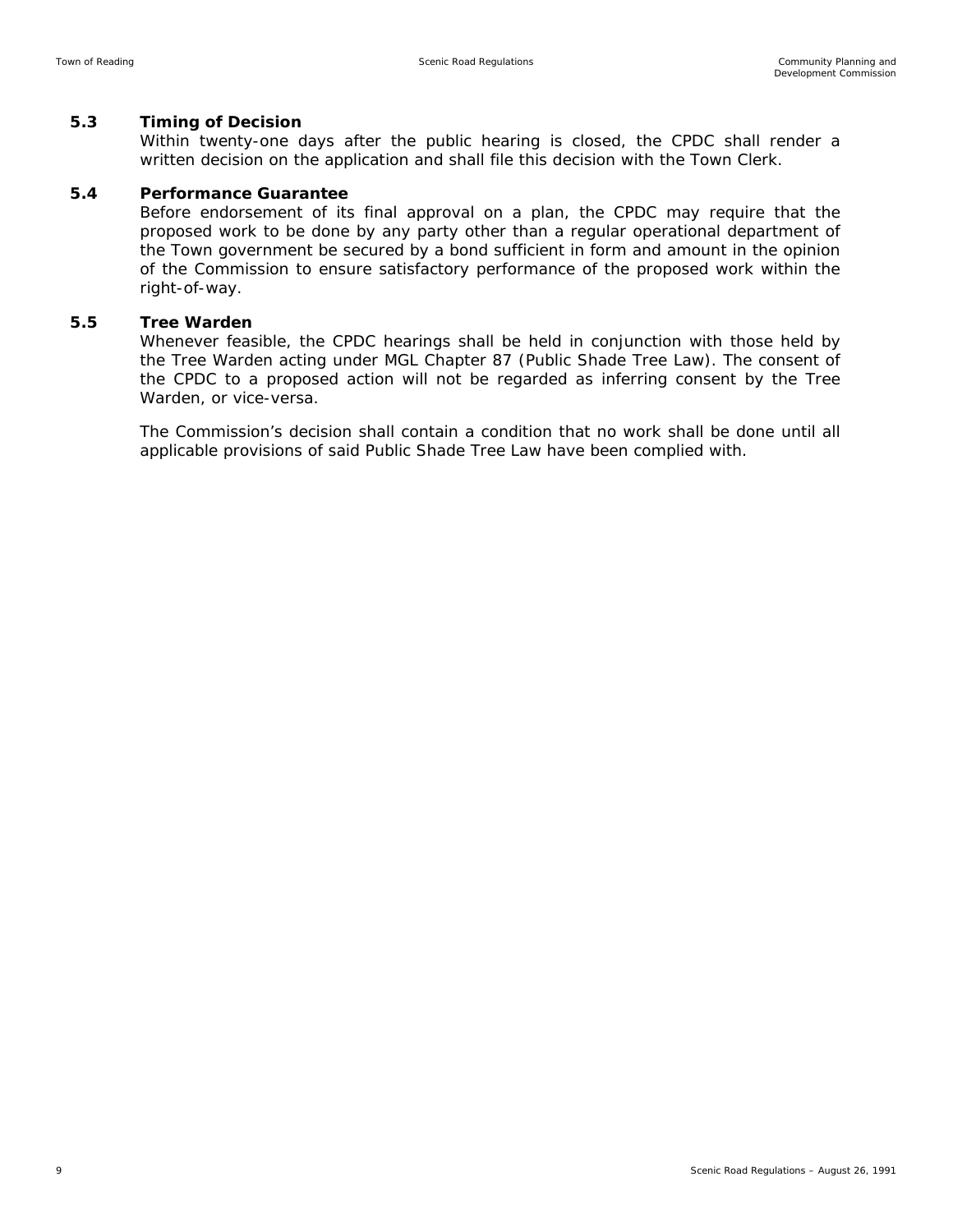### **SECTION 6** REVIEW CONSIDERATIONS

The CPDC's decision on any application for proposed activity affecting a designated Scenic Road shall be based on consideration of the following:

- **a** The degree to which the proposed activity would adversely affect the character or quality of the scenic road;
- **b** The necessity for the proposed activity in terms of public safety, welfare, or convenience, and the consistency of the proposed activity with adopted Town-wide traffic, transportation, or safety plans, programs, or policies;
- **c** Compensatory actions proposed, such as replacement of trees, stone walls, or other significant features;
- **d** Availability of reasonable alternatives to the proposed activity which could reduce or eliminate anticipated damage to trees, stone walls, or other significant features;
- **e** Whether the proposed activity would compromise or harm other environmental or historical values or features;
- **f** Whether the proposed activity would adversely affect the preservation of irreplaceable or sensitive natural resources; and
- **g** Consistency of the proposed activity or its effects with previously approved Town plans and policies, including the Master Plan, Conservation Plan, Townwide Transportation Plan, and the Capital Improvements Program.